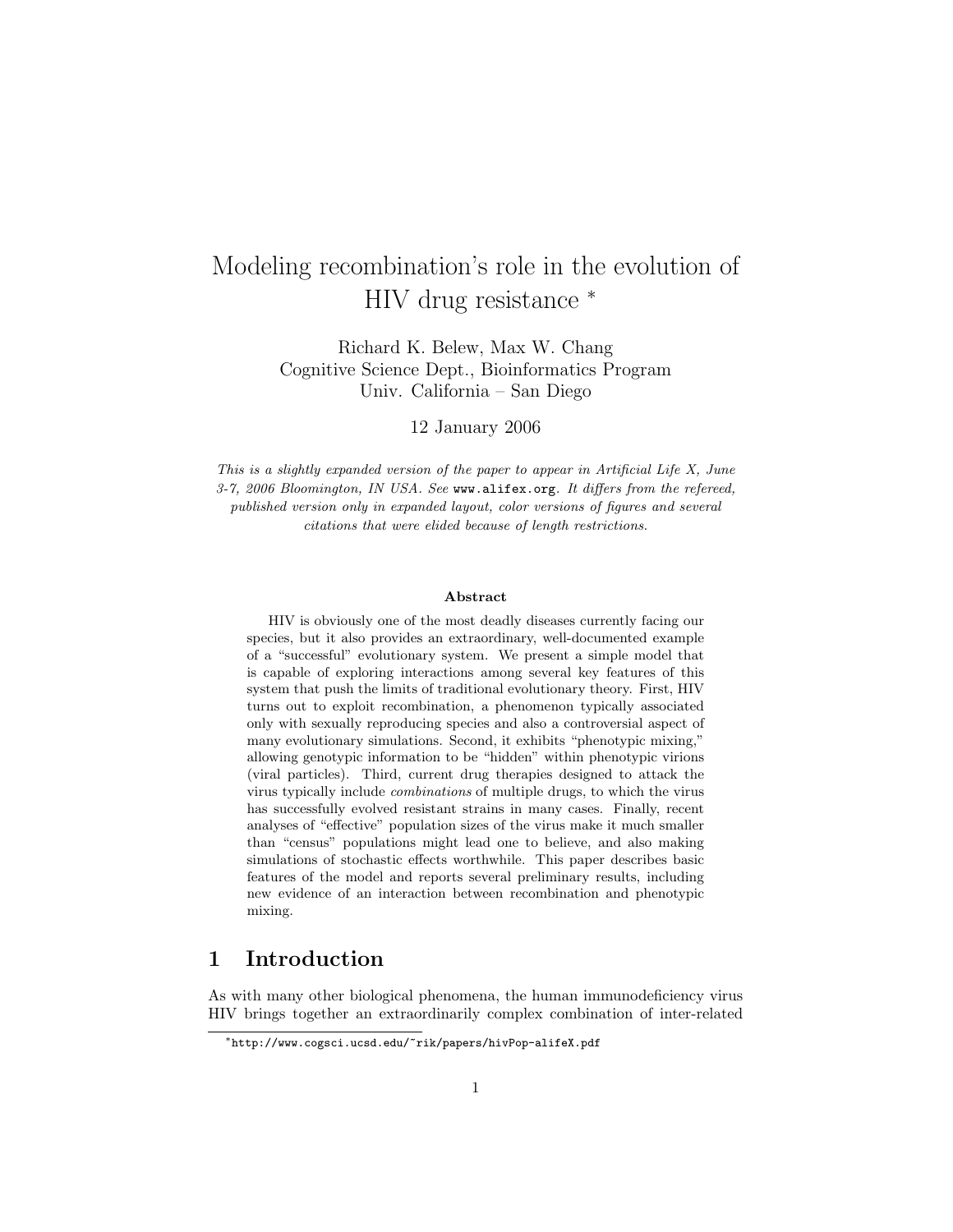

Figure 1: Retroviral recombination, from Bretscher et al.

dynamics. Viral infection of macrophages (e.g., brain microglia) does not cause these cells to die, and therefore these become a reservoir for virus production. Within these "refugia," HIV is capable of evolving at a prodigious rate, producing on the order of  $10^{10}$  virions daily. Worse, the reverse transcription process exploited by HIV as it introduces its DNA into host cells creates extremely high mutation rates, affecting as many as one of every 2000 nucleotides. Once infected by a wild-type variant of the disease, drug-resistant mutants can be transmitted to newly infected individuals. Currently 14,000 new infections occur daily, with 95% of these occurring in the developing world least able to afford the drugs that have been developed. The importance of controlling the scourge of HIV is motivation enough. But this remarkable evolving system has at least four other characteristics that make it important for students of evolutionary computation generally.

#### Recombination

It turns out that HIV exploits a form of recombination similar to that typically associated only with the genetics of sexual species:

HIV, like all retroviruses, is essentially diploid, since every virion contains two copies of the complete RNA genome. Following the infection of a cell, the reverse transcriptase (RT) attaches to one RNA strand and transcribes the genomic RNA into proviral DNA. During this process, the RT carrying the nascent DNA provirus can fall off its current RNA template and reattach to the other. [Bretscher et al., 2004]

Bretscher et al. also provide a sketch of this process, shown in Figure 1.

The role of a recombination or "crossover" operator as a component of evolutionary search has long been a topic of central concern. Holland [Holland, 1975] and others have highlighted its ability to explore, via "implicitly parallel" search,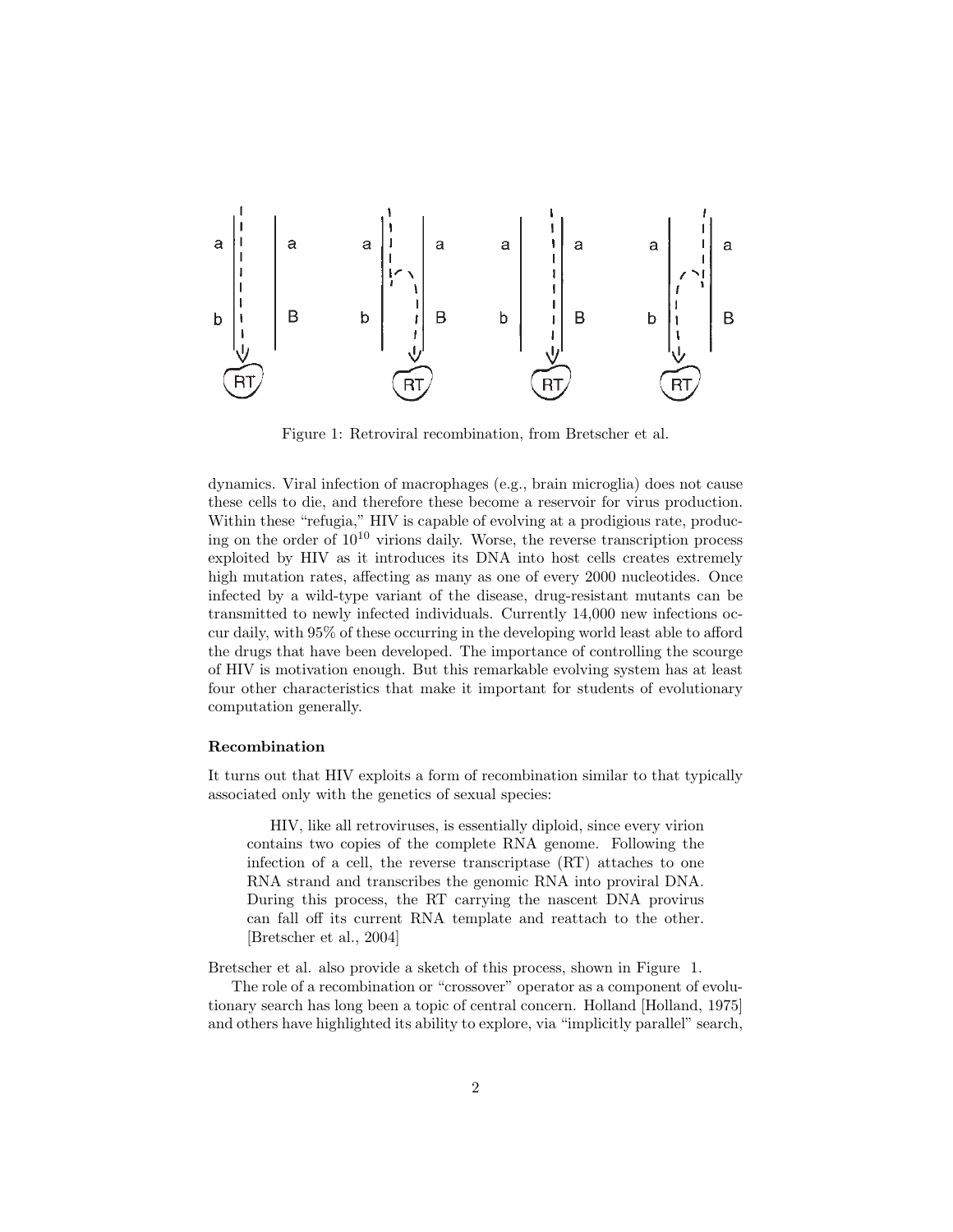vast combinatorial spaces much more effectively than mutation-only alternatives. Others have pointed to the strong constraints on genomic representations required to ensure the formation of "building blocks" supporting "recombinatorial" search. While there have been many empirical demonstrations of the effectiveness of crossover, it is also true that the matter remains controversial.

It is therefore interesting to note that the question of the role of recombination in the evolution of cross-resistant mutants in HIV is also currently widely debated. Previous experimental work has shown that recombination can accelerate the development of HIV drug resistance under specific conditions [Moutouh et al., 1996, Kellam and Larder, 1995]; theoretical advantages of recombination (e.g., escape from Muller's Ratchet, Evolutionary Broad Jumping) have been noted as well [Burke, 1997]. More recently, however, the HIV population modeling by Bretscher et al. has called into question the evolutionary advantage of recombination. A related study of HIV sequences and associated fitness values provided strong evidence for positive epistasis in HIV-1, a characteristic inconsistent with the prevailing view [Bonhoeffer et al., 2004].

#### Phenotypic mixing

Another dimension of interest to evolutionary algorithm developers concerns the relationship between genetic and phenotypic representations [Banzhaf, 1994, Altenberg, 1995]. Genetic representations – those operated on by genetic operators – can be distinguished from phenotypic representations that are actually evaluated with respect to fitness; there have been many examples of "developmental" functions explicitly transforming genotypic representations to phenotypic ones [Hart et al., 1994]. included grammars [Kammeyer et al., 1995], cellular encoding [Gruau and Whtitley, 1993] and genetic programming [Koza, 1992].

Sidney Brenner first identified a phenomenon in which bacterial phage can exploit this distinction to "hide" genetic information that is distinct from its phenotype [Brenner, 1957]. Phenotypic mixing refers to the random packaging of RNA and proteins derived from multiple proviruses within the same cell such that a virion may have fitness associated with a phenotype different than the genotype it also contains. This process is sketched in Figure 2. A set of one or more virions (shown along the top) may infect a cell. New virions are packaged from across this set, and released (bottom). An analysis of the selective dis/advantages associated with distinct genotypic and phenotypic representations arise naturally in the setting of phenotypic mixing.

#### Co-evolution with respect to drug combination therapies

HIV has been the target of broad-based drug design efforts for almost two decades, and a large number of drug treatments have demonstrated clinical success. These drugs fall in several classes based on the stage of the HIV life cycle they attack, including nucleoside and non-nucleoside classes of reverse transcriptase inhibitors (NRTI, NNRTI), protease inhibitors (PrI), and more recently entry (fusion) inhibitors.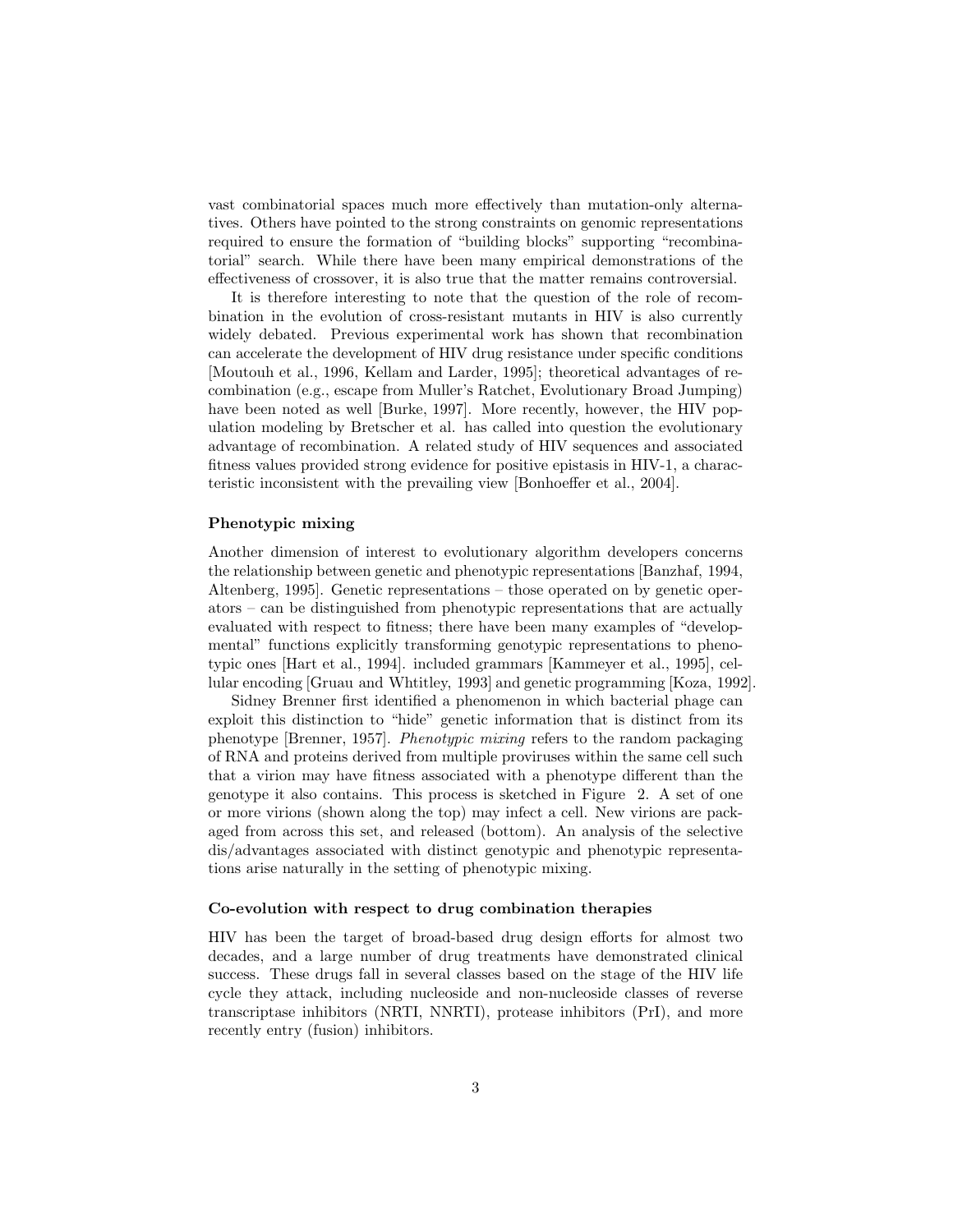

Figure 2: Phenotypic mixing

Based on prior work, our group is most familiar with protease inhibitors. These are especially closely related to structural characterization, primarily due to the "active site" structural characteristics in. NNRTI have many of the same structural, "lock and key" features. NNRTI work by a much different, dynamic mechanism that is less well understood and much more difficult to model. Finally, envelope solutions have a much more recent introduction, and therefore much less available data on resistance.

Highly active anti-retroviral therapy (HAART) refers to multi-drug "cocktail" treatments that use combinations of various inhibitors. These have proven especially effective in blocking viral replication in many patients, at least temporarily. However, for reasons ranging from poor bio-availability to intermittent compliance by infected patients, many patients experience a recurrence of active infection within a few years of first receiving HAART treatment. Resistance to many of the drugs, across all the major drug classes, is therefore also rapidly developing. Evolution of "super mutants" resistant to multiple drugs, and perhaps to all known inhibitors, seems almost inevitable.

Analysis of the co-evolutionary dynamic between medical science's arsenal of potential therapies and the world-wide evolution of the disease in response to these therapies provides an important example for the exploration of drug resistance strategies more generally.

#### Constructive role for simulation

Finally, the role of computer simulation in the development of theoretic models of disease evolution within individuals and across the human population seems especially promising. Since at least the time of Fisher and Wright, population genetic models have generally depended on mathematical models in which either population sizes are assumed to be sufficiently large that changes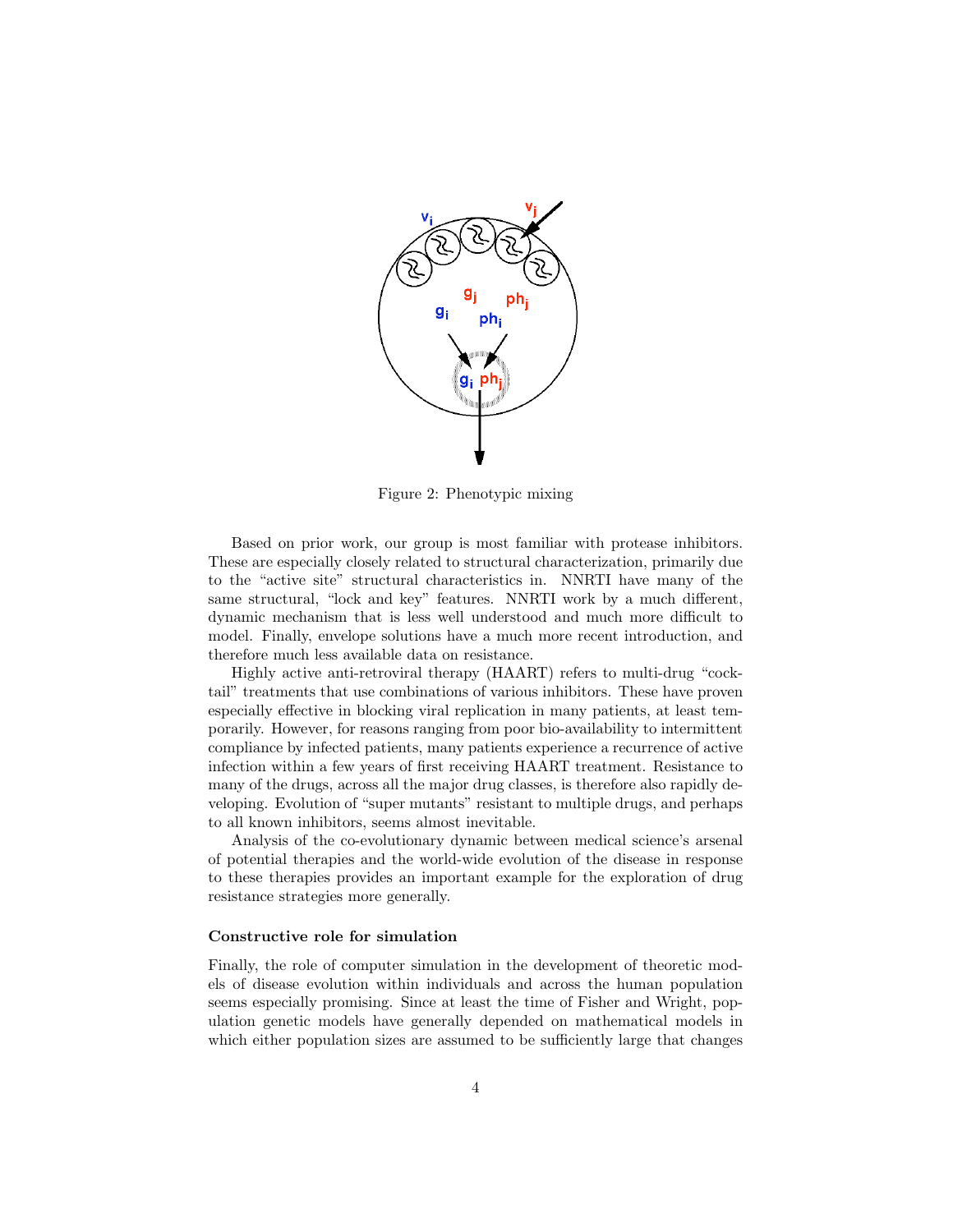in allele frequencies are "deterministic," or on ones in which smaller "effective" population sizes are imagined to be "stochastic" and described by Kolmogorov's forward equation [Ewens, 1979]. More recently Kimura's theory of "neutral drift," characterization of "neutral landscapes," [Schuster, 1997, MA et al., 1996] etc. have highlighted the role random genetic drift can play. Rouzine et al. [Rouzine et al., 2001] have identified an intermediate regime where selective pressures  $(s)$ , mutation rates  $(\mu)$  and effective populations sizes  $(N_e)$  are balanced to produce "selection-drift":

$$
1/s < N_e < 1/\mu
$$

While estimates of the HIV "census" populations are vast, with daily generation of  $10^{10}$  virions, a number of features suggest effective populations closer to 10<sup>3</sup> [Leigh Brown and Richman, 1997], a regime in which stochastic evolution is much more likely. Simulations studies at this critical threshold between deterministic and stochastic regimes are therefore particularly worthwhile. That effective population sizes are in this range also makes simulation of the evolution of reasonable populations, over realistic time periods, computationally tractable.

The next section describes the model, and results of preliminary experiments are presented. The paper concludes with reference to some related work.

### 2 General model

The two central components of this model are cells and virion particles. Cells of various types can be simulated as can spatial/topological properties of the organizations of cells within various tissue types. Intra-cell migration of virus within cells of the same tissue type are modeled as flowing with respect to the cells spatial organization. Cross-tissue migrations are mediated by a shared serum providing uniform exchange among all cell types. This is shown in Figure 3. In the experiments presented here, only a single tissue type is considered. Localizing conditions, relative to distribution via serum can expected to allow much more genetic variation due to significantly reduced effective population sizes.

As mentioned above and sketched in Figure 2, phenotypic mixing is also modeled. New virions are produced as proteins associated with genes are each expressed independently, and then RNA and proteins are randomly packaged. In the experiments presented here, a "null" developmental function is used: phenotypes are identical to their genotypes. Note that the random selection of genotype and phenotype still allows (and in fact provides an especially straightforward model of) phenotypic mixing. Statistics are maintained on the number of "homogeneous" virions in which the proteins produced are consistent with their genetic complement and "heterogeneous" virions in which they differ. Because these are simulations, precise counts can also be maintained of those selective events in which differences in genotypic vs. phenotypic fitness "matters": i.e., how often the virion's genotype survives, when it would have been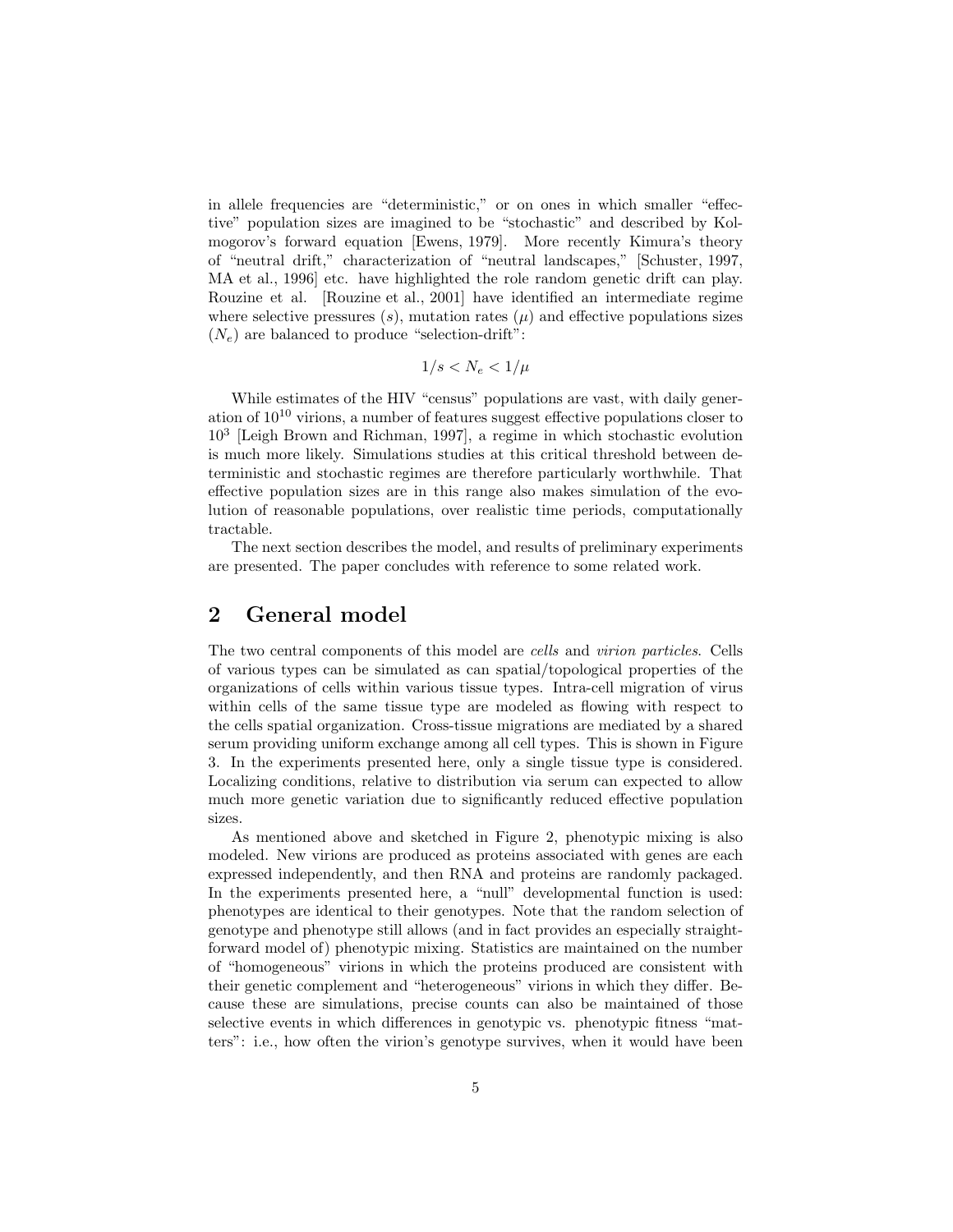

Figure 3: Viral dissemination via serum and tissue

killed if the phenotype actually corresponding its genotype had been evaluated rather than the phenotypic complement behind which it is masked  $(Ph > G)$ , or the converse  $(G > Ph)$ .

#### 2.1 Genomic arrangement

A key feature of recombination is that the probability that two genes become segregated increases with the distance between them. For example, both the protease and reverse transcriptase enzymes are expressed by the same gene (Pol), which is at significant distance from the envelope (Env) gene targeted by fusion inhibitors.

Critical points in the progression of the disease, first prior to any drug treatment, then response to the drug, evolution of resistance to the drug, and final recovery of additional fitness with compensatory mutations, are shown in Figure 4. Our model assumes that a mutation subsequent to the first resistanceproducing mutation can restore the virus to some fraction of original, wild-type fitness. Covariational analysis of mutations often suggest relationships between  $(1x)$  mutations at one position which seem to have a second, corresponding  $(2x)$ "compensatory" mutation at a second position returning the fitness of the virus to new near-wild-type levels [Shafer and Schapiro, 2005]. Multiple databases are beginning to collect both genotypic and phenotypic assays of the fitness of known mutants, and in some cases drug-specific variations as well. Our longterm project is directed towards exploiting exactly this type of empirical data.

For now we consider an especially simplified model with a binary genome and two bits associated with each drug to be considered. These bits are interpreted as shown below: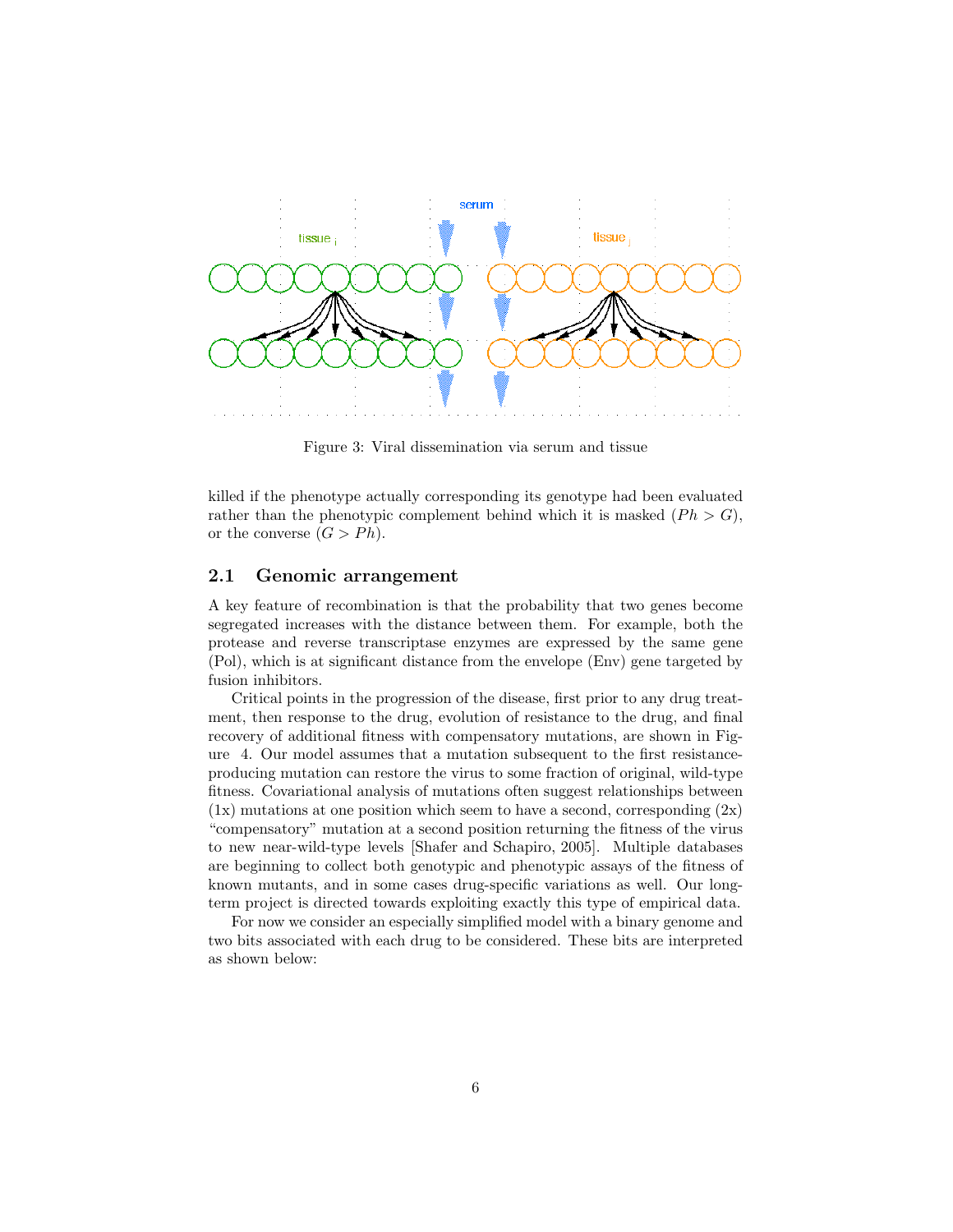

Figure 4: Viral fitness as effected by drug treatment

| $_{\rm{Bits}}$ | Interpretation      | Naive Fit. | Drug Fit. |
|----------------|---------------------|------------|-----------|
| 00             | wild-type           | 1.0        | $\rm 0.3$ |
| 01             | wild-type           | 1.0        | 0.3       |
| 10             | Drug resistant      | 0.95       | $0.6\,$   |
| 11             | Drug resist, compen | 0.95       | 0.9       |

Placement of these genes is also simplified to distinguish only between three, hierarchic distances among three key genetic features of special interest, shown in Figure 5: sequence associated with each subsystem is more proximate on the genome than across subsystems, and the locus of the compensatory mutation (denoted by an overbar in the figure) associated with each resistance mutation are closer still.

In the experiments presented here, we further assume each viral sub-system can be subject to two potential drug therapies, with each assumed to be from a different drug class. Both are modeled as 70% effective against wild-type. Resistance mutation are assumed to double fitness and compensatory mutation are assumed to return the double mutants to 90% effectiveness. Interactions among drug specific fitnesses is modeled as a simple product of the individual drugs' fitnesses.

### 3 Results

In the experiments presented here, an eight-bit genome is used, representing two bits for each of four drugs, two in each of two classes.

Most simulations were done with a population of 1000 cells across 1100 generations. (In general, results remain qualitatively the same in runs when drug administration is extended over  $10<sup>4</sup>$  generations, and where populations are increased to  $10^4$  cells (allowing up to  $10^5$  virions) show the same qualitative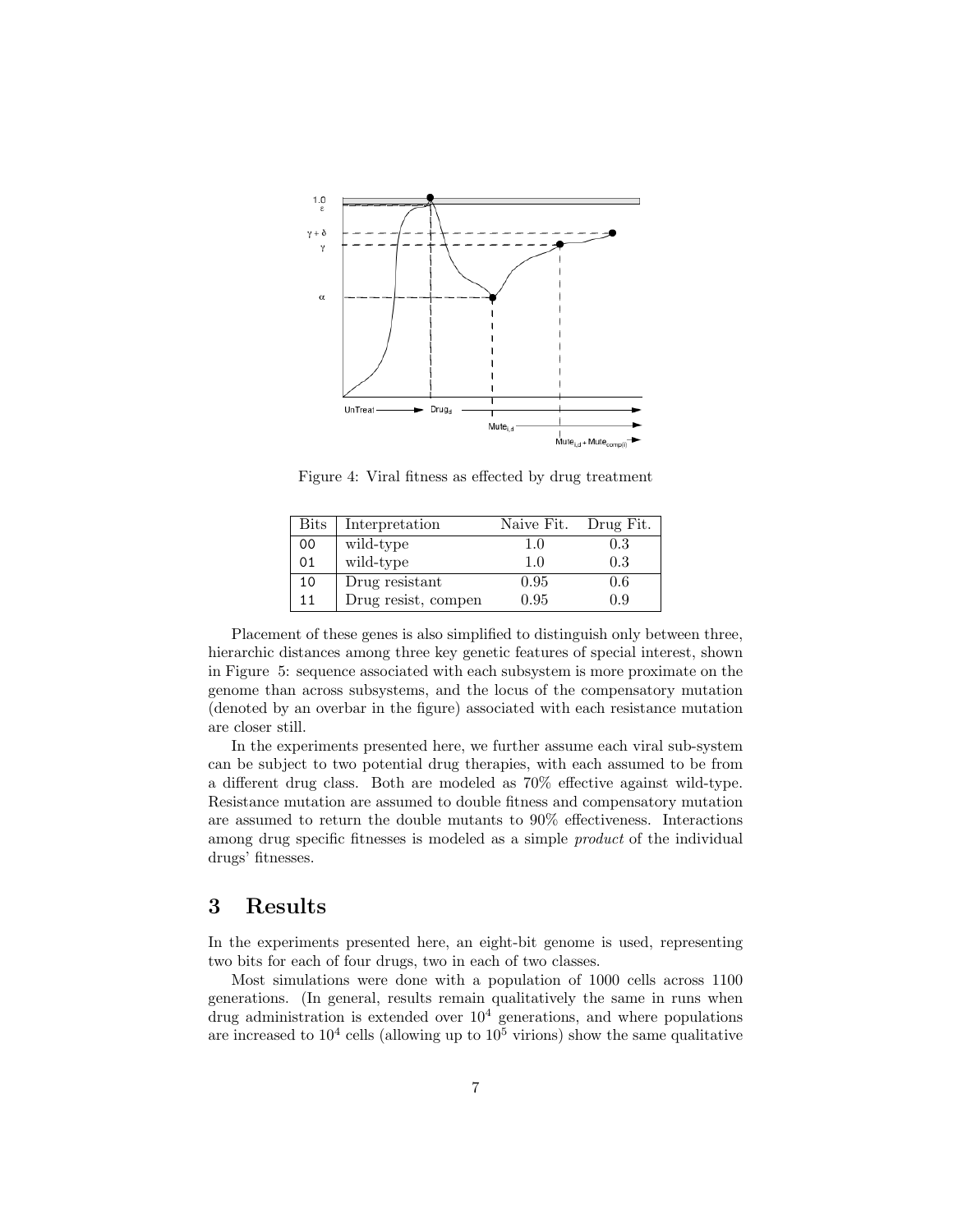

Figure 5: Genomic arrangement

results.) Each cell could be infected by up to 10 virions, and produced 10 virions in each cycle of viral evolution. XOverOccurRate determined the probability that a new virion was formed via recombination across "parent" particles. The relative rates of inter-gene recombination were  $[0.1, 0.2, 0.1, 0.4, 0.1, 0.2, 0.1]$ ; i.e, it is twice as likely to segregate bits associated with two drugs from the same class as it is to segregate those corresponding to the resistance and and compensatory bits, and twice again as likely to do so across the two classes of drugs. <sup>1</sup> The per-gene mutation rate was 10<sup>−</sup><sup>4</sup> . Tissue was modeled as a one-dimensional array with periodic boundaries (i.e., wrap-around). A new population of cells was initially subject to a constant (0.1) probability of infection by wild-type virus<sup>2</sup> via serum, followed by tissue-specific migration (modeled as a random walk, length= 5) of virus by neighboring infected cells.

Simulations were begun in a fully infected state, with each cell's complement of virions filled with wild-type virus. A typical drug regime ran this system for 100 generations without drug intervention (to ensure equilibrium), followed by 500 generations of treatment by one drug, followed 500 generations of treatment by a second drug from a different class. Results reported are the average of 10 such runs begun from different random number seeds.<sup>3</sup>

The basic features of the evolutionary progression are shown in the graphs of Figure 6 , showing an initial simulation where XOverOccurRate=0.0, inhibiting recombination and allowing only mutational change. The first graph shows the total number of virions as a function of generational time. Administration of the first drug drops the virion numbers almost in half. Mutants resistant to it

<sup>&</sup>lt;sup>1</sup>These raw values help to make intuitive sense of relative crossover rates. They must of course be normalized into probabilities.

<sup>&</sup>lt;sup>2</sup>Note that the assumption that serum infection was always by wild-type vs. mutant virus is an obvious simplification, making results below a lower bound on expected mutant levels.

<sup>&</sup>lt;sup>3</sup>Standard deviation bars are shown for only the NVirion population plots, as they remain very tight in all cases and obscure results otherwise.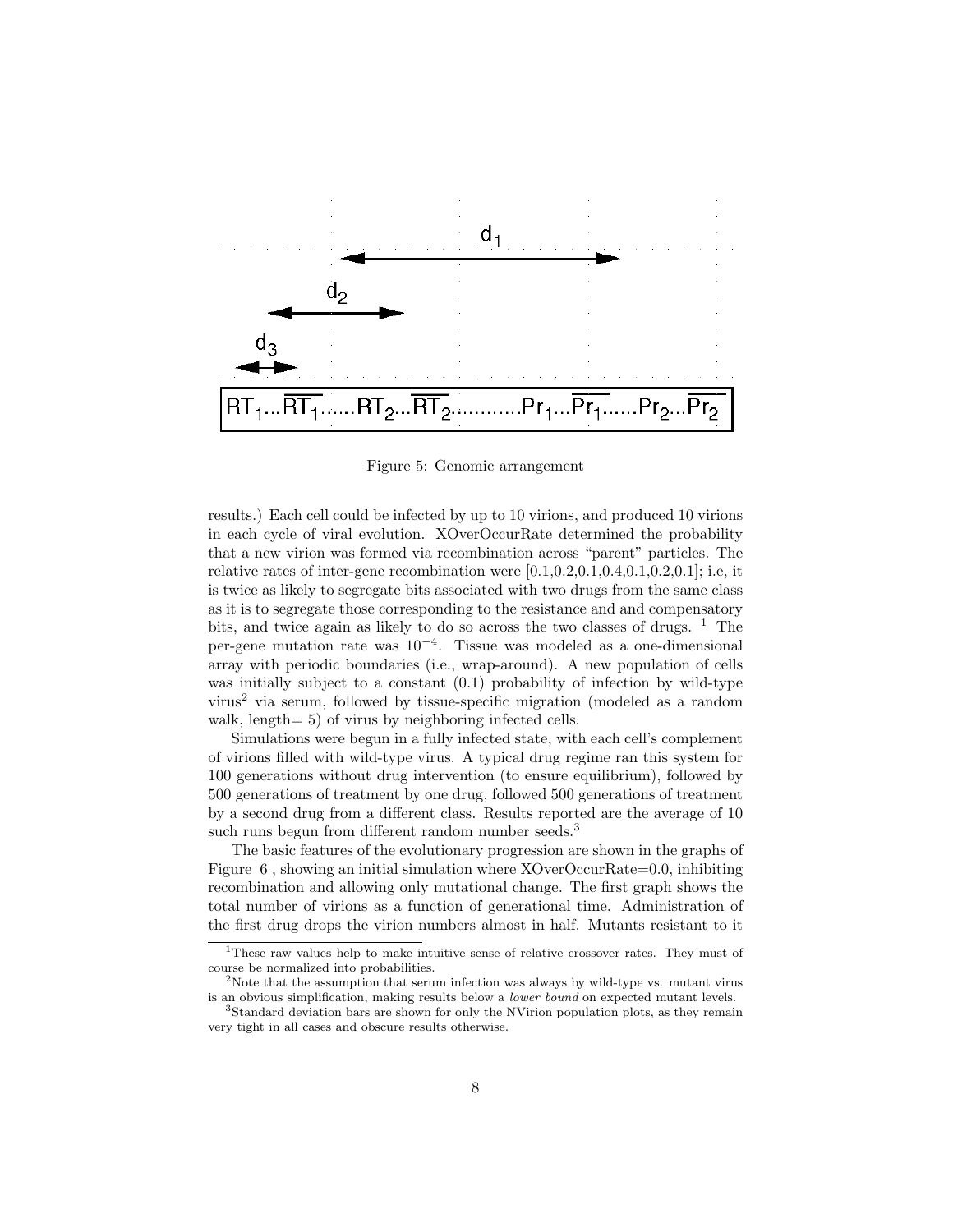





Figure 6: Mutation-only evolution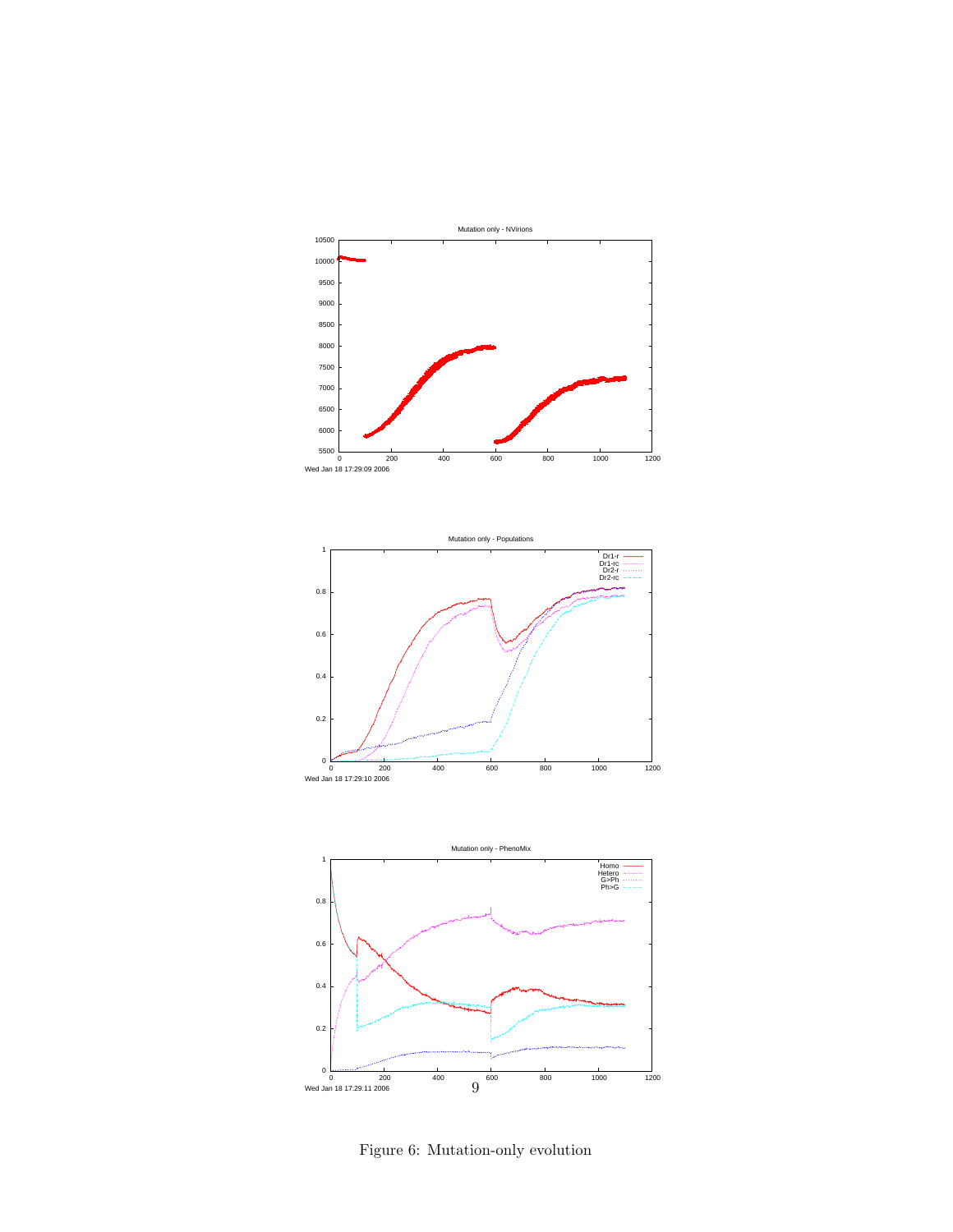grow to significant levels after about 100 generations, driving virion populations to approximately three quarters of their original number.

The second graph shows the genetic variability of the virion population, as the proportion of the virion population exhibiting each of the four mutants.<sup>4</sup> For the first 100, untreated generations, two varieties of single  $(1x)$  mutants emerge, as consistent with quasi-species drift around wild-type

[Eigen et al., 1989, Domingo and Holland, 1997]. With administration of the first drug, resistance mutations to Drug1 (plotted in red) begin to emerge immediately. At a slower rate, compensatory mutations (pink) come to improve the fitness of approximately two-thirds of the resistant mutants. Note also that levels of mutants resistant to the second (as yet unadministered) Drug2 (dark and light blue) also increase during this period, presumably "hitchhiking" on genomes of Drug1-resistant mutants.

With administration of the second drug, the total number of virions is reduced (further than in response to the first), but again rebounds to almost the same levels. Mutations resistant to Drug2, and then also compensatory to it, quickly join this population until virtually the entire (non-serum infected wild-type) population benefits from both mutation types.

The third graph shows statistics underlying the phenotypic mixing. The first two curves show an initially homogeneous (genotype matches phenotype, plotted in red) population of virions being supplanted by more and more heterogeneous (phenotypically mixed, plotted in pink) ones. A curious spike in the number of homogeneous virions is observed as an initial response to both drugs. . The second pair of curves show the number of selective events where fitness based directly on genotype is greater than that actually associated with phenotype (plotted in dark blue) and this difference matters in that the stochastic choice determining whether the virion lives or dies would have been different; the alternative (phenotypic fitness is superior and matters) is also shown (light blue). Heterogeneous virions continue to dominate the population throughout both drug treatments. Phenotypic masking, where phenotypic traits hide the genetic material being inherited, occurs approximately 25% of the time, much more frequently than the converse.

### 3.1 Allowing recombination

The importance of recombination with respect to phenotypic mixing can be established by setting the recombination rate to 0.5; these results are shown in Figure 7 . The most obvious, immediate consequence is that the number of virions does not exhibit the rapid increase in response to the second drug, but drops to lower levels then after one drug alone (but only to a baseline level, it is not entirely killed).

<sup>&</sup>lt;sup>4</sup>Note that since the mutations with respect to the two drugs are modeled as independent, their relative levels are unconstrained with respect to one another. Compensatory changes, however, are *contingent upon* the initial resistance mutation, and so can never exceed levels of the associated resistance mutation.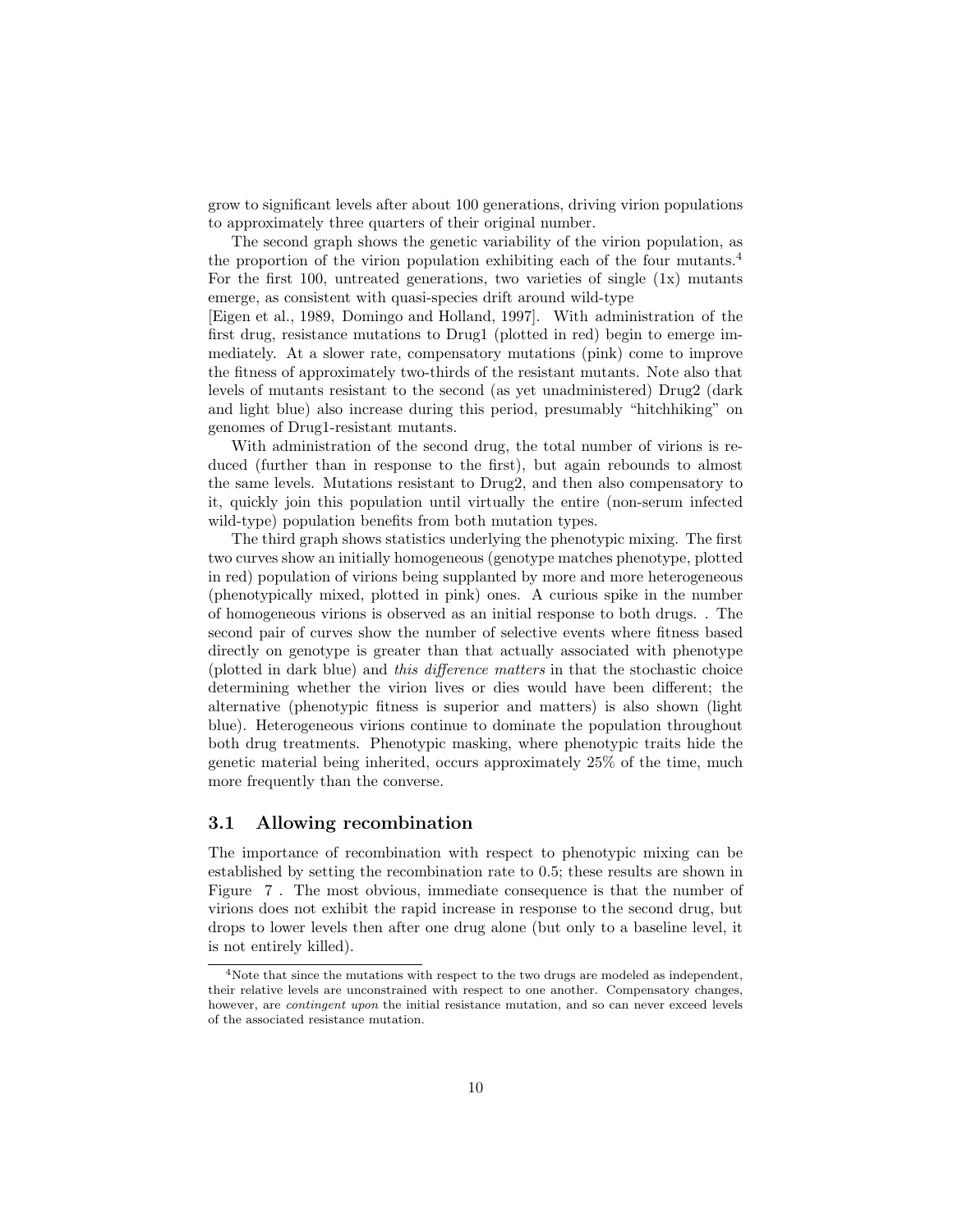





Figure 7: Allowing recombination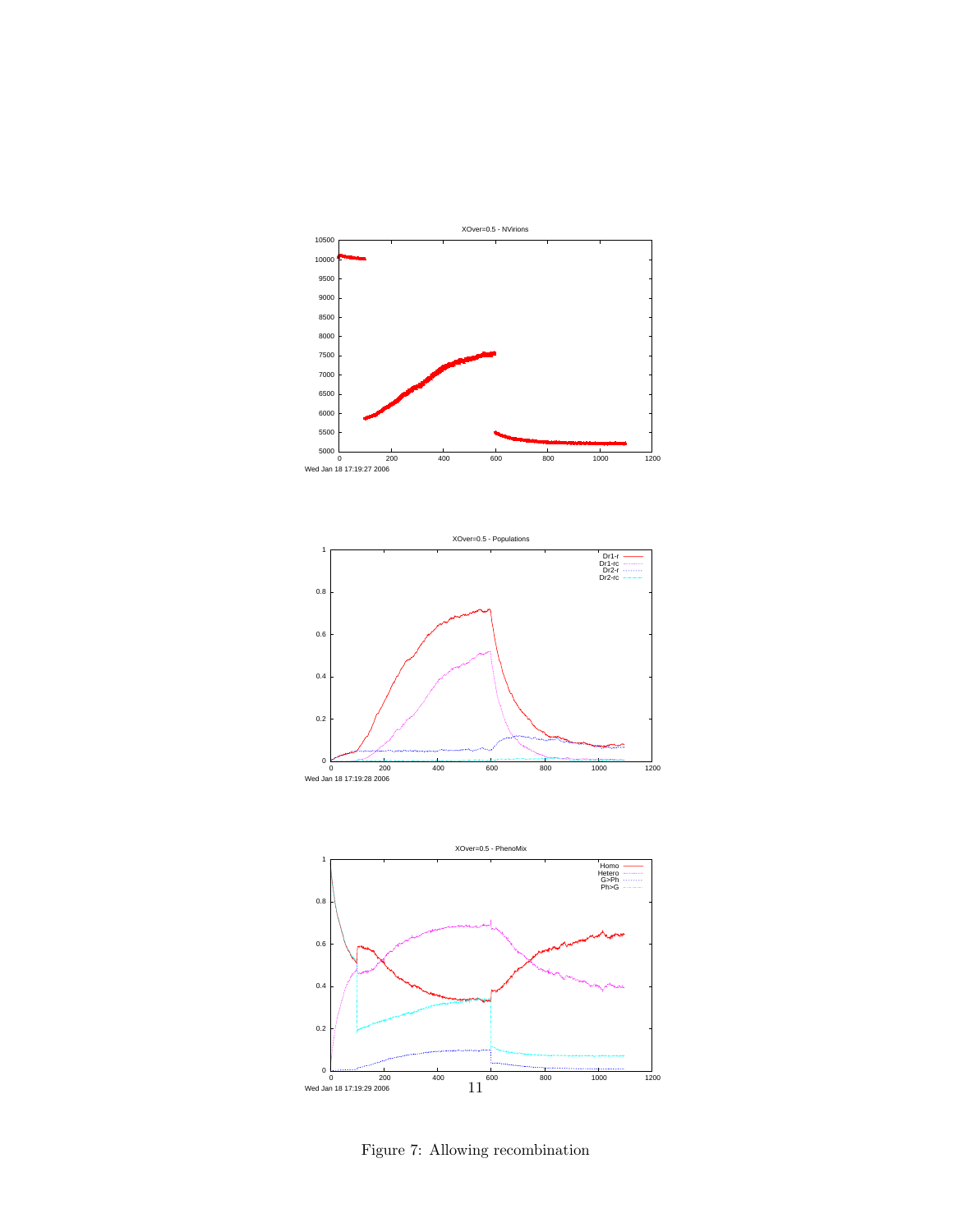

Figure 8: Varying recombination rates

The makeup of this reduced population is also much different: As expected, there is an increase in the number of Drug2 resistant mutants, but it is quite slight; an even smaller number of Drug2 compensatory mutations is observed. Further, Drug1 resistant and compensatory mutants are reduced to levels comparable to the initial untreated state.

More striking still is the different phenotypic mixing response to the second drug: there is now strong selective pressure *against* phenotypic mixing. Homogeneous virions become dominant and phenotypic masking is much reduced.

Figure 8 summarizes experiments showing the final (after all 1100 generations) values for all dependent measures as the recombination rate takes on values other than 0.5. Note that the main effects of recombination remain present even as this value approaches 0.1. Even at these low levels, the dramatic differences observed seem to suggest that *reduced recombination rates* would have selective advantage, despite current estimates which suggest "HIV-1 undergoes recombination at a minimum rate of 2.8 crossovers per genome per cycle." [Zhuang et al., 2002].

## 4 Summary

The presentation here does not allow space for a full review of the many modeling efforts related to our project. In particular, there has been a long tradition of modeling HIV infection dynamics which depend on differential equation models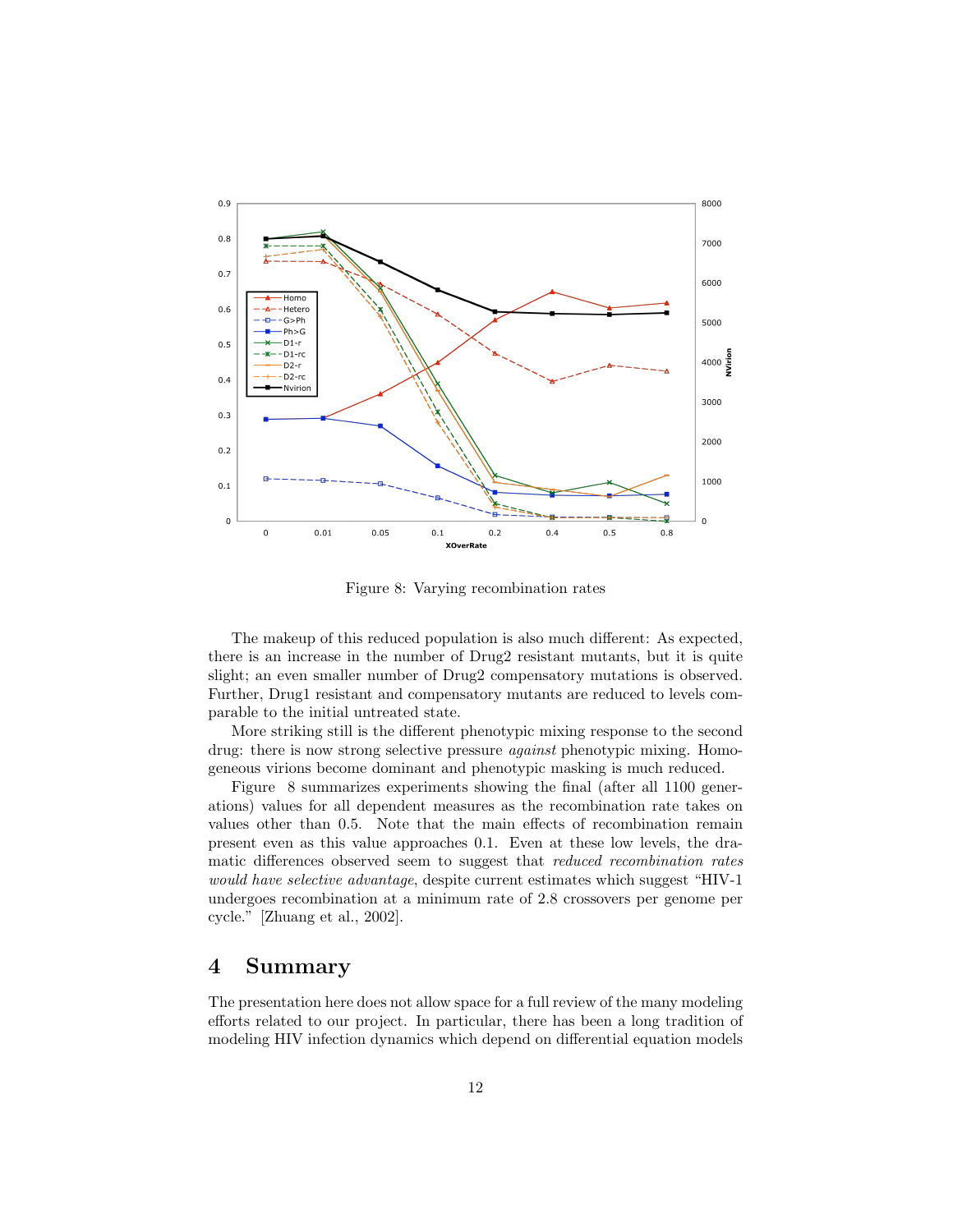(e.g., [Bonhoeffer and Nowak, 1997, Perelson and Nelson, 1999]) quite different from the discrete event modeling used here.

The "mechanistic agent-based stochastic simulation" (MASS) presented by Leonard and Schaffer [Leonard and Schaffer, 2005] uses a discrete event model quite similar to our own. Because their interest is in potential disruptions to the Tat-TAR loop via RNA interference strategies, their model necessarily includes a much more detailed accounting of the viral infection cycle than our "null" phenotype=genotype mapping. Genetic sequences are represented with nucleotide bases rather than the simplified binary genome used in our work. MASS also addresses variation in viral integration sites and gene expression; both of these factors effect relative numbers of progeny produced, a value that is fixed in our model. Finally, phenotypic mixing is not an issue in MASS, since as the TAR loop is a fundamental feature of the viral genome.

As mentioned above, the work most closely related to the experiments reported here is by Bretscher et al. [Bretscher et al., 2004]. As shown in Figure 9, their model uses a selection coefficient depending exclusively on a two-allele model and an epistasis coefficient linking them. Drug fitness is then modeled as a simple function depending only on the selection coefficient with respect to each drug and this epistasis coefficient. Since selective response and potential epistasic effects among various mutants are variables we would like to explore independently, this definition seems unfortunately circular. Their model uses another parameter to control the fraction of single (and therefore certainly homogeneous) vs. double-infected (and therefore potentially heterogeneous) cells; they do not consider super-infection by more than two virions. The model does not allow for structured population effects that can arise via serum diffusion vs. intra-tissue type infection patterns. It also does not attempt to model doublemutant compensatory relations among mutants arising in response to the same drug (in distinction to among mutations providing resistance to two different drugs), nor potential effects of the temporal ordering of various drug regimes.

For all these reasons, and because our group has reliably found advantage to the use of recombination in engineering applications, the simulations reported here were originally hypothesized to find regimes beyond those considered by the Bretscher et al. model in which recombination would confer selective advantage. Instead, our results seem to reinforce the interpretation they offer:

Our simulations show that for any level of epistasis, increasing superinfection increases the frequency of double mutant provirus before therapy, but decreases its rate of emergence during therapy. This is because phenotypic mixing, that is mixing of the viral proteins produced by distinct proviruses inside one cell, is on average detrimental to the fitter provirus but beneficial to the less-fit provirus. (p. 185)

That we should come to approximately the same conclusions, based on a much different simulation, across a much broader range of conditions, suggests surprising robustness to these conclusions. It also helps to build confidence that our discrete event model conforms in important detail to their analysis, making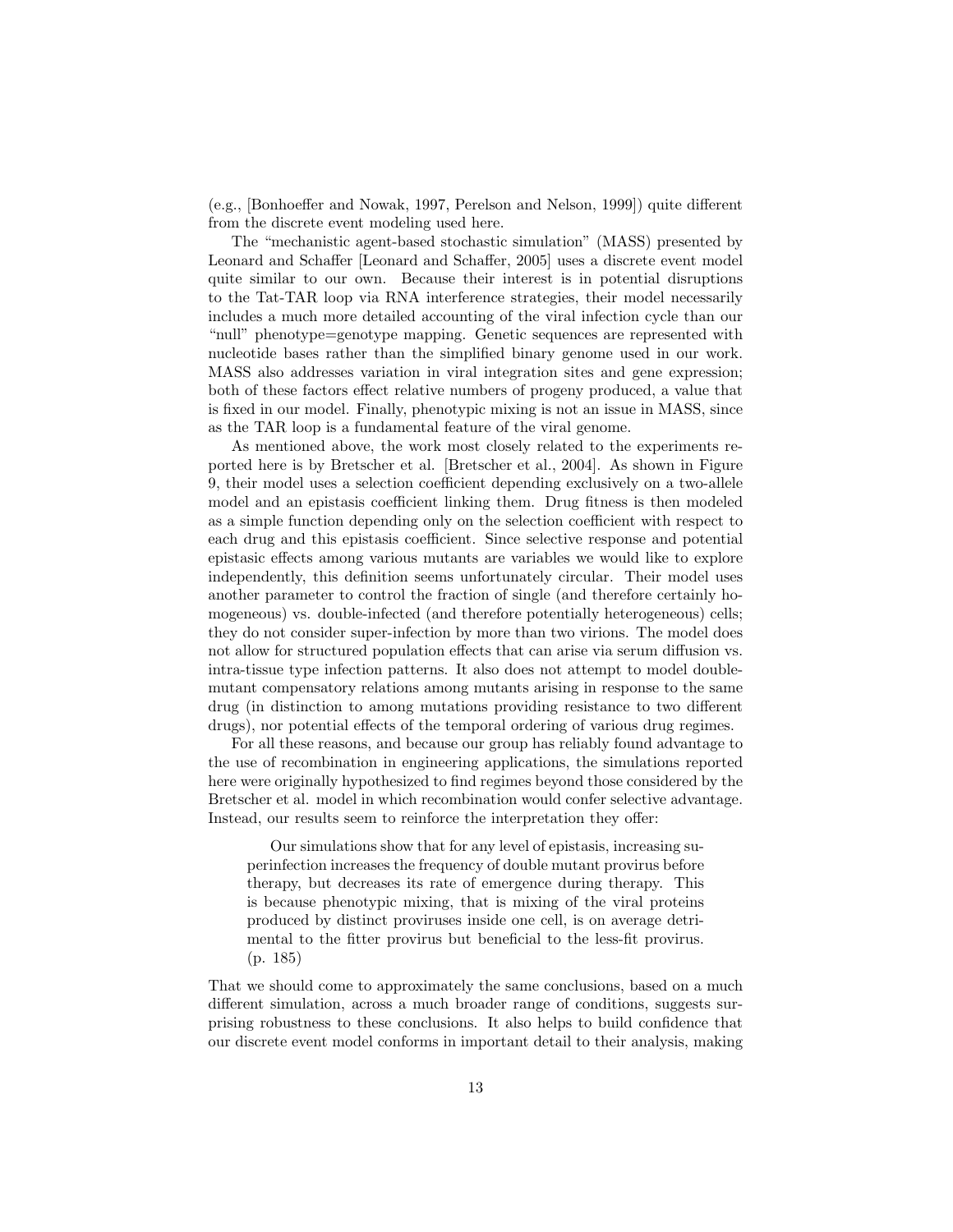

Figure 9: Bretscher et al. model of synergistic/antagonistic epistatic interactions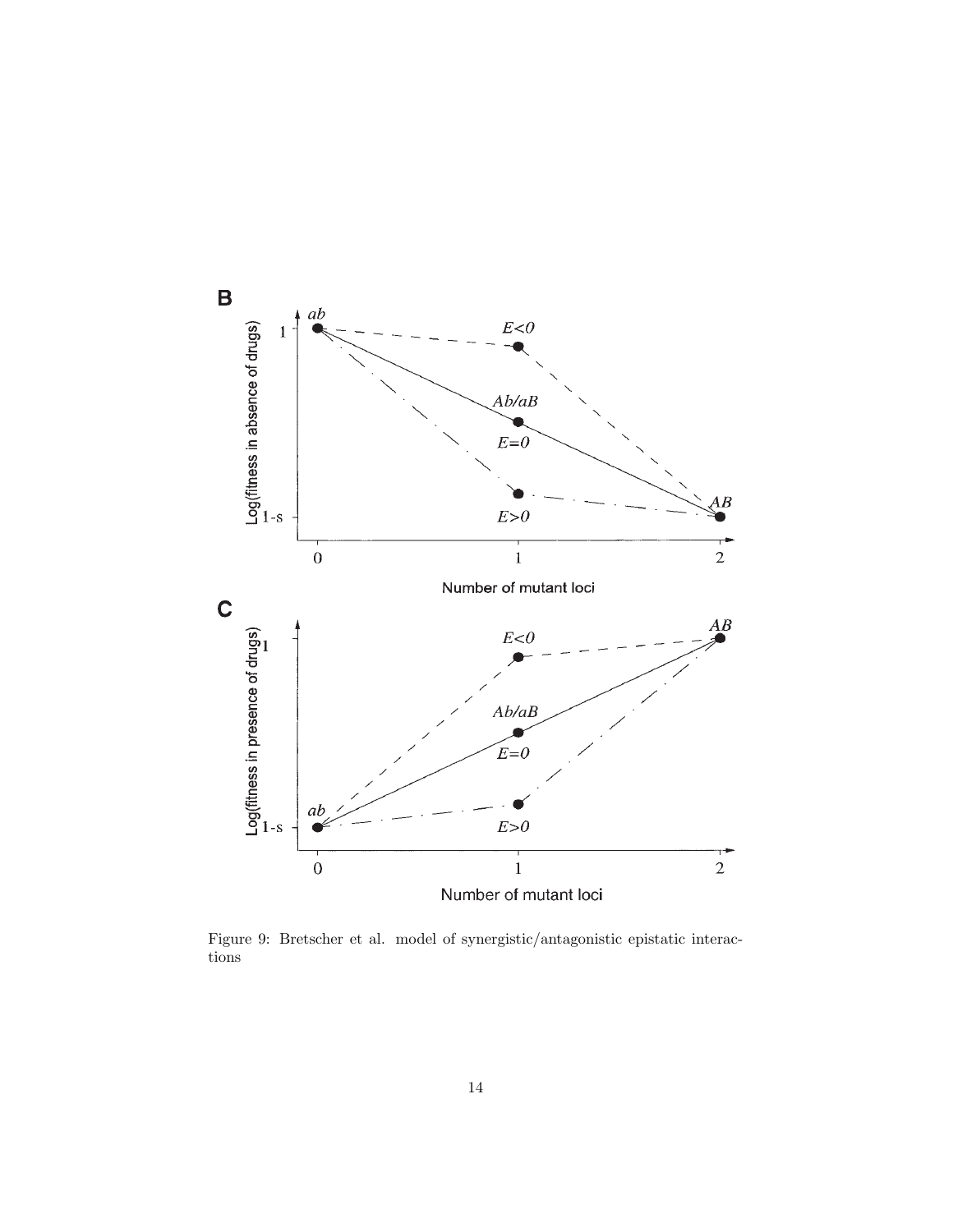extensions of our simulation (e.g., to consider other drug regimes, more elaborate tissue typing, etc) into regimes where mathematical analysis is difficult will be worthwhile. It does, however, leave the evolutionary role of recombination in HIV a mystery.

## Acknowledgements

The authors gratefully acknowledge long-term collaborations with the Molecular Graphics Lab at The Scripps Research Institute headed by Art Olson and including David Goodsell, Ruth Huey, William Lindstrom and Garrett Morris. We also appreciate the insightful comments of two anonymous reviewers. This work was funded in part under NIH Grant #P01GM48870.

## References

- [Altenberg, 1995] Altenberg, L. (1995). Genome growth and the evolution of the genotype-phenotype map. In Evolution and Biocomputation, Computational Models of Evolution, pages 205–259, London, UK. Springer-Verlag.
- [Banzhaf, 1994] Banzhaf, W. (1994). Genotype-phenotype-mapping and neutral variation - a case study in genetic programming. In PPSN III: Proceedings of the International Conference on Evolutionary Computation. The Third Conference on Parallel Problem Solving from Nature, pages 322–332, London, UK. Springer-Verlag.
- [Bonhoeffer et al., 2004] Bonhoeffer, S., Chappey, C., Parkin, N., Whitcomb, J., and Petropoulos, C. (2004). Evidence for positive epistasis in HIV-1. Science, 306(5701):1547–1550.
- [Bonhoeffer and Nowak, 1997] Bonhoeffer, S. and Nowak, M. (1997). Preexistence and emergence of drug resistance in HIV-1 infection. Proc Biol Sci, 264(1382):631–637.
- [Brenner, 1957] Brenner, S. (1957). Genetic control and phenotypic mixing of the adsorption cofactor requirement in bacteriophages t2 and t. Virology,  $3(3):560-574.$
- [Bretscher et al., 2004] Bretscher, M., Althaus, C., Müller, V., and Bonhoeffer, S. (2004). Recombination in HIV and the evolution of drug resistance: for better or for worse? Bioessays, 26(2):180–188.
- [Burke, 1997] Burke, D. (1997). Recombination in HIV: an important viral evolutionary strategy. Emerg Infect Dis, 3(3):253–259.
- [Domingo and Holland, 1997] Domingo, E. and Holland, J. (1997). RNA virus mutations and fitness for survival. Annu Rev Microbiol, 51:151–178.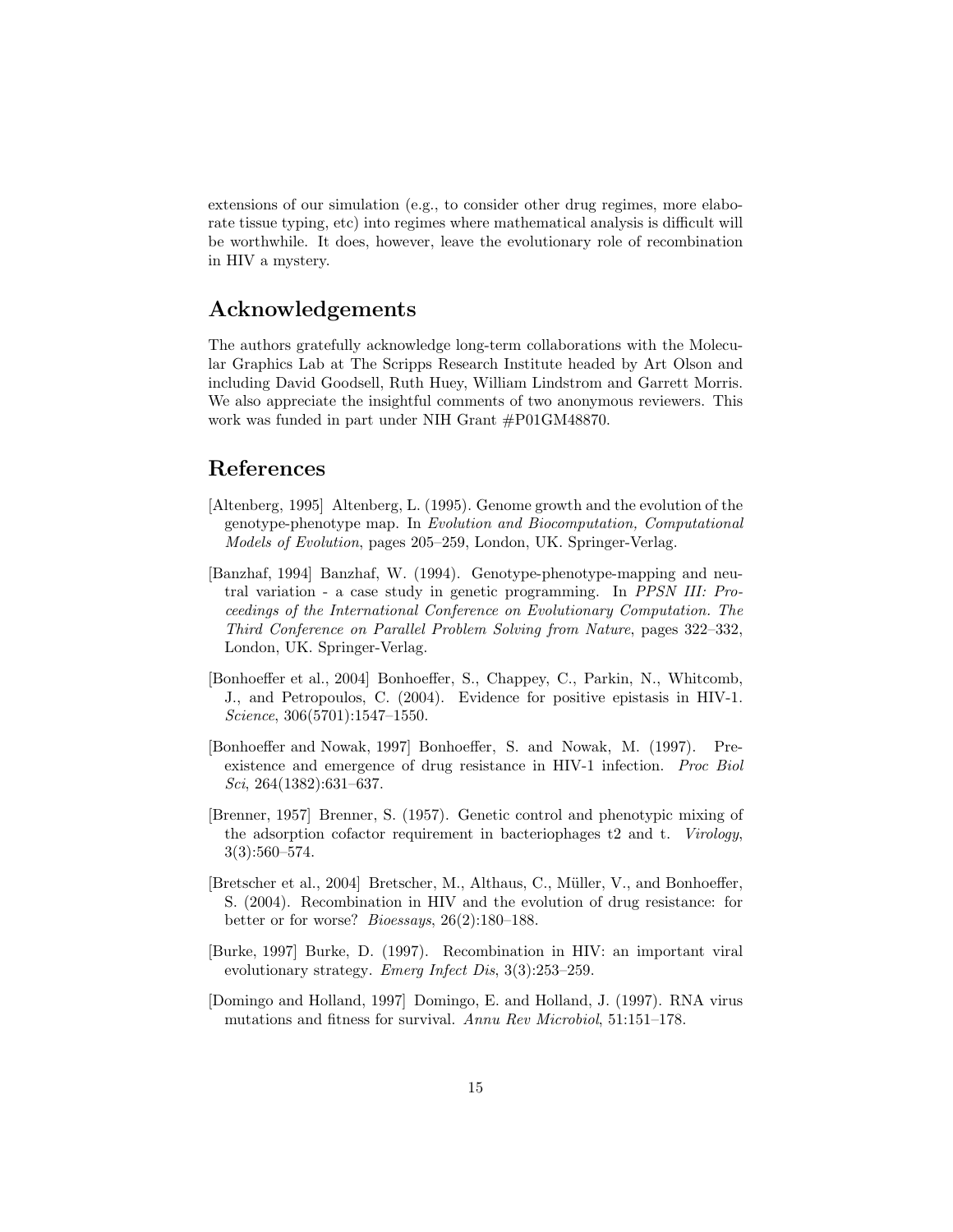- [Eigen et al., 1989] Eigen, M., McCaskill, J., and Schuster, P. (1989). The molecular quasispecies. Adv. Chem. Phys., 75:149–263.
- [Ewens, 1979] Ewens, W. (1979). Mathematical population genetics. Springer Verlag, Berlin.
- [Gruau and Whtitley, 1993] Gruau, F. and Whtitley, L. D. (1993). Adding learning to the cellular development of neural networks: Evolution and the baldwin effect. Evolutionary Computation, 1(3):213–233.
- [Hart et al., 1994] Hart, W. E., Kammeyer, T. E., and Belew, R. K. (1994). The role of development in genetic algorithms. In Whitley, D. and Vose, M., editors, Foundations of Genetic Algorithms III. Morgan Kauffman. foga94/abstract.txtfoga94/techreport.
- [Holland, 1975] Holland, J. (1975). Adaptation in natural and artificial systems. University of Michigan Press, Ann Arbor, MI.
- [Kammeyer et al., 1995] Kammeyer, T., Belew, R. K., and Williamson, S. G. (1995). Evolving compare-exchange networks using grammars. Artificial Life, 2(2):199–237. sort-net/abstract.txtsort-net/EvoCMPXNets-TR.
- [Kellam and Larder, 1995] Kellam, P. and Larder, B. (1995). Retroviral recombination can lead to linkage of reverse transcriptase mutations that confer increased zidovudine resistance. J Virol, 69(2):669–674.
- [Koza, 1992] Koza, J. (1992). Genetic Programming: On the Programming of Computers by Means of Natural Selection. MIT PRess.
- [Leigh Brown and Richman, 1997] Leigh Brown, A. J. and Richman, D. D. (1997). Hiv-1: Gambling on the evolution of drug resistance? Nature Medicine, 3(3):268–271.
- [Leonard and Schaffer, 2005] Leonard, J. and Schaffer, D. (2005). Antiviral RNAi therapy: emerging approaches for hitting a moving target. Gene Ther, 79(3):1645–1654.
- [MA et al., 1996] MA, H., PF, S., and W., F. (1996). Smoothness within ruggedness: the role of neutrality in adaptation. Proc Natl Acad Sci U S A, 93(1):397–401.
- [Moutouh et al., 1996] Moutouh, L., Corbeil, J., and Richman, D. (1996). Recombination leads to the rapid emergence of HIV-1 dually resistant mutants under selective drug pressure. *Proc Natl Acad Sci U S A*, 93(12):6106–6111.
- [Perelson and Nelson, 1999] Perelson, A. S. and Nelson, P. W. (1999). Mathematical analysis of hiv-1 dynamics in vivo. SIAM Rev., 41(1):3–44.